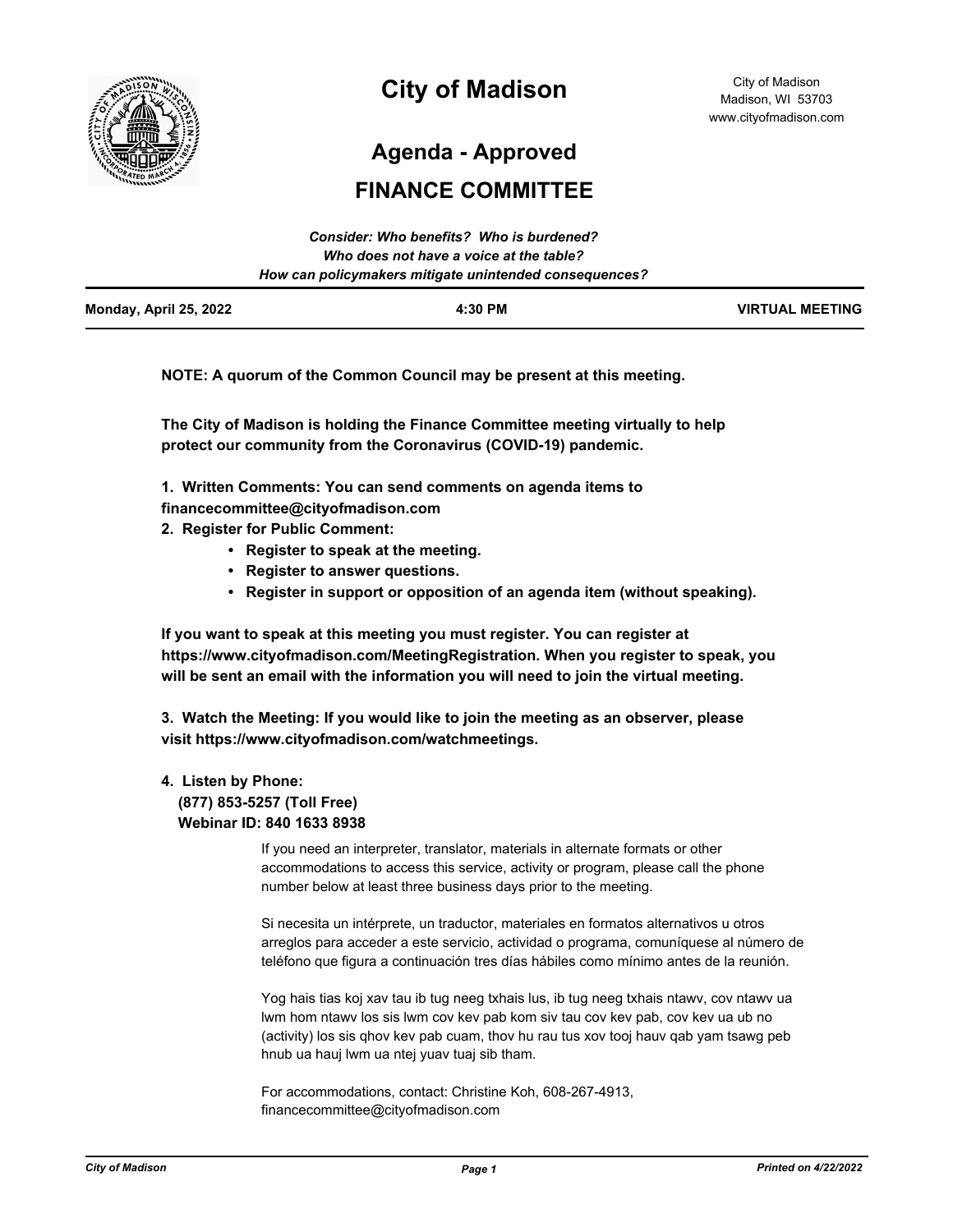### **CALL TO ORDER / ROLL CALL**

# **1. [71104](http://madison.legistar.com/gateway.aspx?m=l&id=/matter.aspx?key=83055)** PUBLIC COMMENT

#### **DISCLOSURES AND RECUSALS**

Members of the body should make any required disclosures or recusals under the City's Ethics Code.

#### **CONSENT AGENDA**

At this time, a consent agenda may be moved except for items with registrants wishing to speak or items Committee members wish to separate out for discussion or debate purposes.

#### **ITEMS TO BE CONSIDERED**

- **2. [70800](http://madison.legistar.com/gateway.aspx?m=l&id=/matter.aspx?key=82812)** Submitting the appointment of Karen Kapusta-Pofahl for confirmation of a five-year term as the Common Council Chief of Staff.
- **3. [71039](http://madison.legistar.com/gateway.aspx?m=l&id=/matter.aspx?key=82999)** Amending Section 3.54(9)(b) of the Madison General Ordinances to add the position of Parking Division Manager to Compensation Group (CG) 21 and retitling the position elsewhere in the ordinances.
- **4. [71040](http://madison.legistar.com/gateway.aspx?m=l&id=/matter.aspx?key=83000)** Adopting and confirming the Labor Agreement between the City of Madison and the International Association of Fire Fighters Local 311 (IAFF Local 311) for the period January 1, 2022 through December 31, 2024.
- **5. [70847](http://madison.legistar.com/gateway.aspx?m=l&id=/matter.aspx?key=82845)** A Resolution to authorize the noncompetitive purchase of goods from Wausau Tile, Inc. as a sole source provider of custom color, finish and designed paver tiles. This expenditure will be funded through Monona Terrace's 2022 Capital Budget. The tiles will cost \$181,260.37
- **6. [70971](http://madison.legistar.com/gateway.aspx?m=l&id=/matter.aspx?key=82950)** A Resolution authorizing a sole source contract authorizing the Mayor and City Clerk to execute a service contract with the Center for Patient Partnerships to provide services for the City of Madison - Citywide Implementation of COVID-19 Education Program that is being funded through a US EPA Environmental Justice Grant.
- **7. [70915](http://madison.legistar.com/gateway.aspx?m=l&id=/matter.aspx?key=82903)** Amending the 2022 Adopted Operating Budget for the Assessor to transfer \$35,000 from Direct Appropriation's Contingent Reserve in the General Fund to Assessor's purchased services budget and authorizing the City to retain Outside Counsel on a non-competitive basis to assist the City Attorney in representing the City's interests in property tax litigation with Section 42 housing developments which are challenging their 2020 real property tax assessments.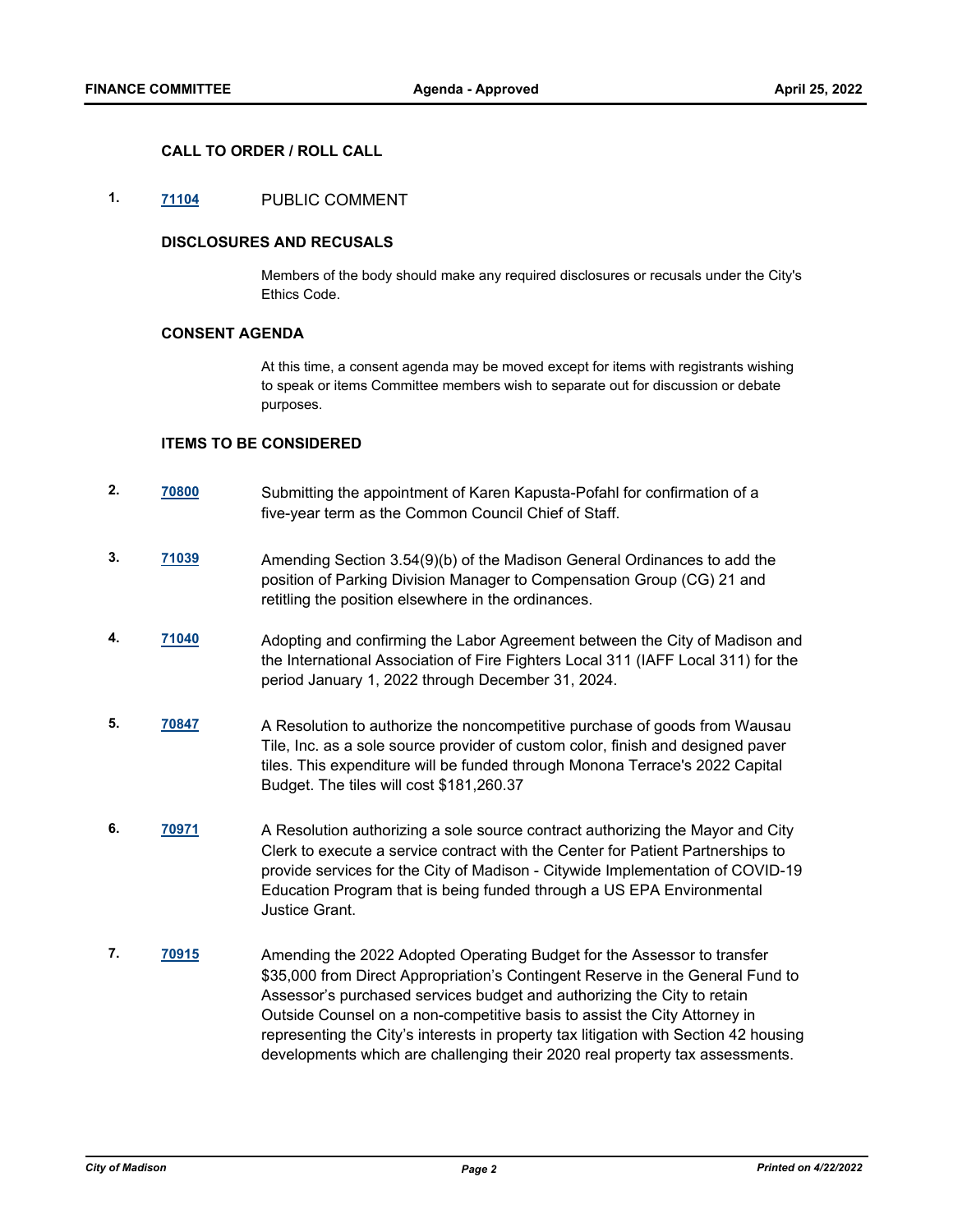| 8.  | 70758        | Amending the Police Department's 2022 Operating Budget and authorizing the<br>Mayor and Chief of Police to accept up to \$20,000 in funding from the<br>Wisconsin Department of Transportation for Beltline flex lane traffic safety<br>enforcement.                                                                                                                                                                                 |  |
|-----|--------------|--------------------------------------------------------------------------------------------------------------------------------------------------------------------------------------------------------------------------------------------------------------------------------------------------------------------------------------------------------------------------------------------------------------------------------------|--|
| 9.  | 70964        | BY TITLE ONLY - Approving a contract between the Department of Veterans<br>Affairs and the City of Madison Fire Department for the Madison Fire<br>Department to provide fire protection services to the William S. Middleton<br>Memorial Veterans Hospital.                                                                                                                                                                         |  |
| 10. | <u>70965</u> | SUBSTITUTE BY TITLE ONLY - Authorizing the City of Madison Fire<br>Department to accept a donation of workout equipment (i.e., hand weights and<br>rack systems), valued at \$21,456, from DICK'S Sporting Goods, Inc. to help<br>outfit all 14 fire stations and improve the health and wellness of Fire Department<br>employees.                                                                                                   |  |
| 11. | <u>70597</u> | Approving a land sale and agreements with Dane County to sell and develop<br>portions of the Yahara Hills Golf Course as a future landfill, compost site and<br>sustainable business park, and entering into a new solid waste agreement.                                                                                                                                                                                            |  |
| 12. | <u>70872</u> | Amending the 2022 Adopted Capital Budget to transfer \$265,000 GO Borrowing<br>from the Reconstruction Streets Program to Right-of-Way Landscaping<br>Program, to allow conversion of medians with planting beds to turf and<br>concrete. (Citywide)                                                                                                                                                                                 |  |
| 13. | 70887        | Authorize amendment of the 2022 Water Utility Capital Budget to include<br>\$425,000 of additional budget authority for engineering services in support of<br>bench-scale pilot testing, an alternatives analysis, and preliminary and final<br>design for Well 15 PFAS Treatment Facility project and authorization to proceed<br>with sole source award of engineering services to AECOM, in an amount not to<br>exceed \$375,000. |  |
| 14. | <u>70985</u> | Approving Program Parameters for a New City Program Offering Assistance to<br>Develop Accessory Dwelling Units                                                                                                                                                                                                                                                                                                                       |  |
| 15. | 70986        | Accepting a \$2 million grant from the Wisconsin Department of Administration<br>Neighborhood Investment Fund Grant Program to support the financing of costs<br>related to the Bayview Foundation's Triangle redevelopment involving a<br>community center and housing, amending the Community Development                                                                                                                          |  |

Division's 2022 Adopted Capital Budget to receive and use those funds, and authorizing the Mayor and City Clerk to sign an agreement and complete any other necessary documents with the State of Wisconsin to carry out the intent of the award.